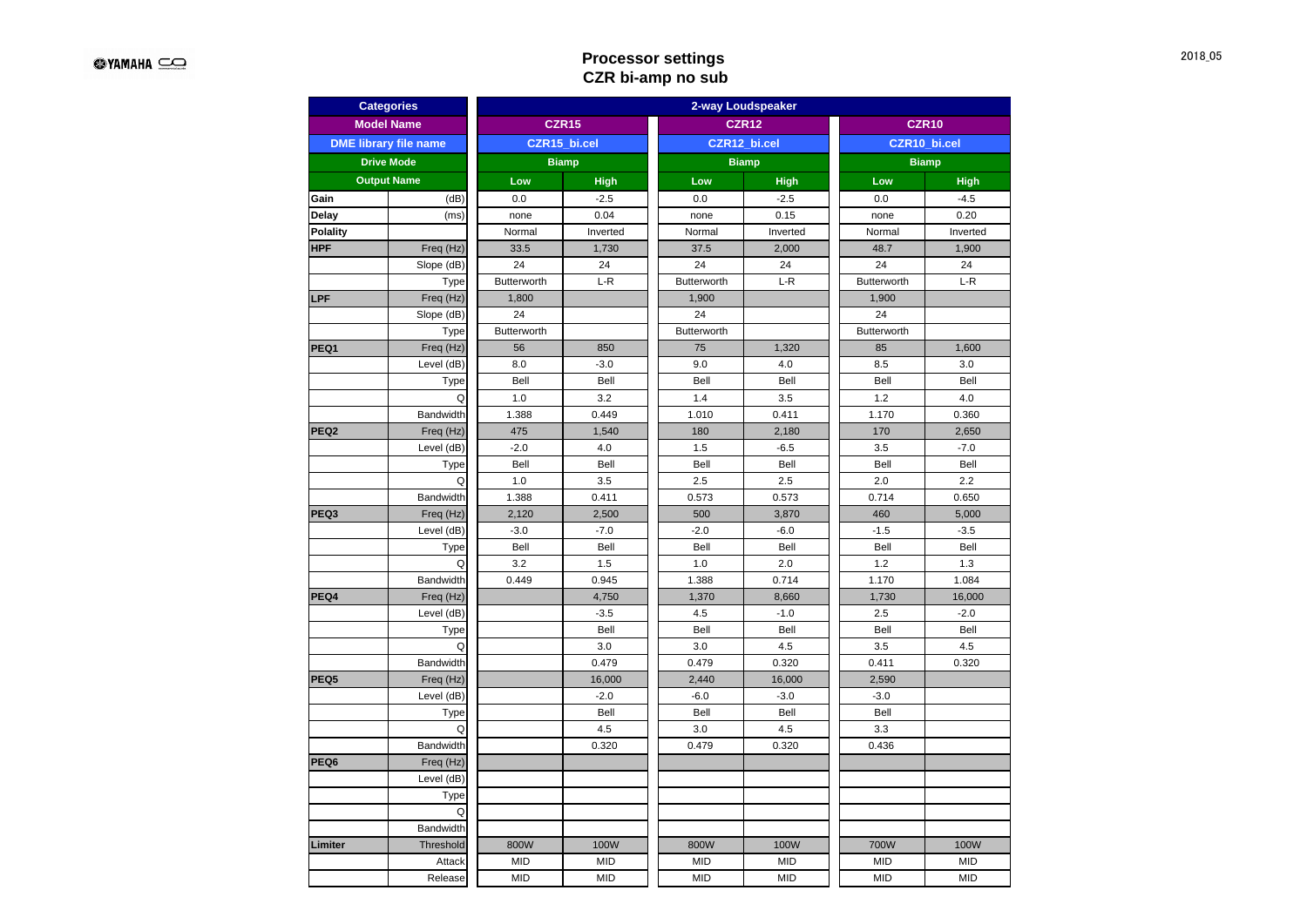# **Processor settings CZR bi-amp with sub**

| <b>Categories</b>  |                              | 2-way Loudspeaker  |                  |                  |                  |                   |              |  |  |
|--------------------|------------------------------|--------------------|------------------|------------------|------------------|-------------------|--------------|--|--|
|                    | <b>Model Name</b>            |                    | <b>CZR15</b>     | <b>CZR12</b>     |                  | CZR <sub>10</sub> |              |  |  |
|                    | <b>DME</b> library file name |                    | CZR15_bi_sub.cel | CZR12 bi sub.cel |                  | CZR10 bi sub.cel  |              |  |  |
|                    | <b>Drive Mode</b>            | <b>Biamp</b>       |                  | <b>Biamp</b>     |                  | <b>Biamp</b>      |              |  |  |
| <b>Output Name</b> |                              | Low                | <b>High</b>      | Low              | <b>High</b>      | Low               | <b>High</b>  |  |  |
| Gain               | (dB)                         | 0.0                | $-2.5$           | 0.0              | $-2.5$           | 0.0               | $-4.5$       |  |  |
| Delay              | (ms)                         | none               | 0.04             | none             | 0.15             | none              | 0.20         |  |  |
| <b>Polality</b>    |                              | Normal             | Inverted         | Normal           | Inverted         | Normal            | Inverted     |  |  |
| HPF                | Freq (Hz)                    | 80.0               | 1,730            | 100.0            | 2,000            | 122.0             | 1,900        |  |  |
|                    | Slope (dB)                   | 24                 | 24               | 24               | 24               | 24                | 24           |  |  |
|                    | Type                         | <b>Butterworth</b> | $L-R$            | Butterworth      | $L-R$            | Butterworth       | $L-R$        |  |  |
| LPF                | Freq (Hz)                    | 1,800              |                  | 1,900            |                  | 1,900             |              |  |  |
|                    | Slope (dB)                   | 24                 |                  | 24               |                  | 24                |              |  |  |
|                    | Type                         | Butterworth        |                  | Butterworth      |                  | Butterworth       |              |  |  |
| PEQ1               | Freq (Hz)                    | 56                 | 850              | 75               | 1,320            | 85                | 1,600        |  |  |
|                    | Level (dB)                   | 8.0                | $-3.0$           | 9.0              | 4.0              | 8.5               | 3.0          |  |  |
|                    | Type                         | Bell               | Bell             | Bell             | Bell             | Bell              | Bell         |  |  |
|                    | Q                            | 1.0                | 3.2              | 1.4              | 3.5              | 1.2               | 4.0          |  |  |
|                    | Bandwidth                    | 1.388              | 0.449            | 1.010            | 0.411            | 1.170             | 0.360        |  |  |
| PEQ <sub>2</sub>   | Freq (Hz)                    | 475                | 1,540            | 180              | 2,180            | 170               | 2,650        |  |  |
|                    | Level (dB)                   | $-2.0$             | 4.0              | 1.5              | $-6.5$           | 3.5               | $-7.0$       |  |  |
|                    | Type                         | Bell               | Bell             | Bell             | Bell             | Bell              | Bell         |  |  |
|                    | Q                            | 1.0                | 3.5              | 2.5              | 2.5              | 2.0               | 2.2          |  |  |
|                    | <b>Bandwidth</b>             | 1.388              | 0.411            | 0.573            | 0.573            | 0.714             | 0.650        |  |  |
| PEQ3               | Freq (Hz)                    | 2,120              | 2,500            | 500              | 3,870            | 460               | 5,000        |  |  |
|                    | Level (dB)                   | $-3.0$             | $-7.0$           | $-2.0$           | $-6.0$           | $-1.5$            | $-3.5$       |  |  |
|                    | Type                         | Bell               | Bell             | Bell             | Bell             | Bell              | Bell         |  |  |
|                    | Q                            | 3.2                | 1.5              | 1.0              | $2.0\,$          | 1.2               | 1.3          |  |  |
|                    | Bandwidth                    | 0.449              | 0.945            | 1.388            | 0.714            | 1.170             | 1.084        |  |  |
| PEQ4               | Freq (Hz)                    |                    | 4,750            | 1,370            | 8,660            | 1,730             | 16,000       |  |  |
|                    | Level (dB)                   |                    | $-3.5$           | 4.5              | $-1.0$           | 2.5               | $-2.0$       |  |  |
|                    | Type                         |                    | Bell             | Bell             | Bell             | Bell              | Bell         |  |  |
|                    | Q<br>Bandwidth               |                    | 3.0<br>0.479     | 3.0<br>0.479     | 4.5<br>0.320     | 3.5<br>0.411      | 4.5<br>0.320 |  |  |
| PEQ5               | Freq (Hz)                    |                    |                  |                  |                  |                   |              |  |  |
|                    | Level (dB)                   |                    | 16,000<br>$-2.0$ | 2,440<br>$-6.0$  | 16,000<br>$-3.0$ | 2,590<br>$-3.0$   |              |  |  |
|                    |                              |                    | Bell             | Bell             | Bell             | Bell              |              |  |  |
|                    | Type<br>Q                    |                    | 4.5              | 3.0              | 4.5              | 3.3               |              |  |  |
|                    | Bandwidth                    |                    | 0.320            | 0.479            | 0.320            | 0.436             |              |  |  |
| PEQ6               | Freq (Hz)                    |                    |                  |                  |                  |                   |              |  |  |
|                    | Level (dB)                   |                    |                  |                  |                  |                   |              |  |  |
|                    | Type                         |                    |                  |                  |                  |                   |              |  |  |
|                    | Q                            |                    |                  |                  |                  |                   |              |  |  |
|                    | Bandwidth                    |                    |                  |                  |                  |                   |              |  |  |
| Limiter            | Threshold                    | 800W               | 100W             | 800W             | 100W             | 700W              | 100W         |  |  |
|                    | Attack                       | <b>MID</b>         | <b>MID</b>       | <b>MID</b>       | <b>MID</b>       | <b>MID</b>        | <b>MID</b>   |  |  |
|                    |                              |                    | <b>MID</b>       | <b>MID</b>       | <b>MID</b>       | <b>MID</b>        | <b>MID</b>   |  |  |
|                    | Release                      | <b>MID</b>         |                  |                  |                  |                   |              |  |  |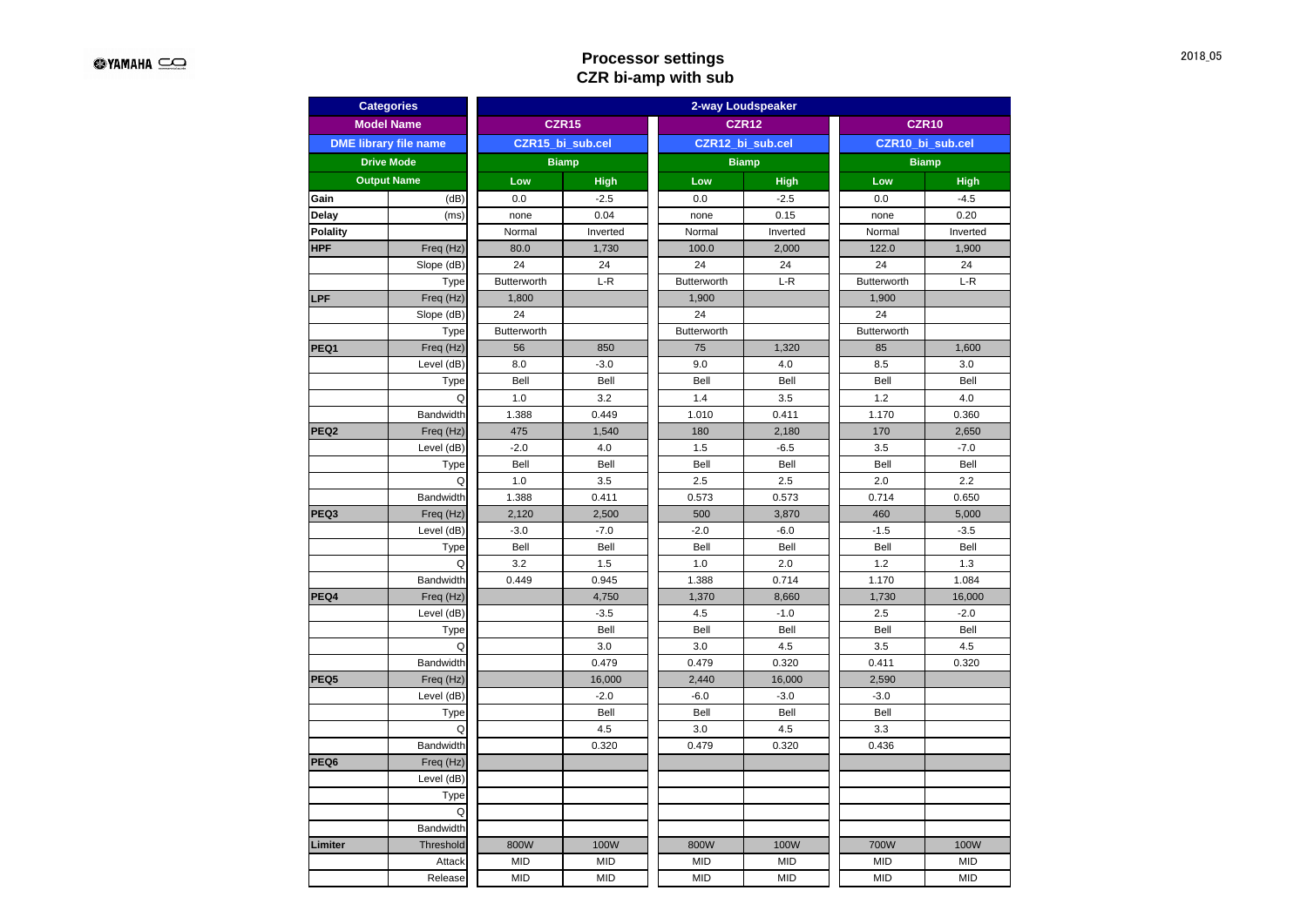$QYAMAHA \n\cong Q$ 

# **Processor settings CZR passive no sub**

| <b>Categories</b> |                              | 2-way Loudspeaker  |                    |                   |                   |                   |                   |  |  |  |
|-------------------|------------------------------|--------------------|--------------------|-------------------|-------------------|-------------------|-------------------|--|--|--|
|                   | <b>Model Name</b>            | <b>CZR15</b>       | <b>CZR12</b>       | CZR <sub>10</sub> | <b>CZR15</b>      | <b>CZR12</b>      | <b>CZR10</b>      |  |  |  |
|                   | <b>DME library file name</b> | CZR15_pa.cel       | CZR12_pa.cel       | CZR10_pa.cel      | CZR15_pa_foh.cel  | CZR12_pa_foh.cel  | CZR10_pa_foh.cel  |  |  |  |
|                   | <b>Drive Mode</b>            | <b>Passive</b>     | <b>Passive</b>     | <b>Passive</b>    | <b>Passive</b>    | <b>Passive</b>    | <b>Passive</b>    |  |  |  |
|                   | <b>Output Name</b>           | Full-range         | <b>Full-range</b>  | <b>Full-range</b> | <b>Full-range</b> | <b>Full-range</b> | <b>Full-range</b> |  |  |  |
| Gain              | (dB)                         | 0.0                | 0.0                | 0.0               | 0.0               | 0.0               | 0.0               |  |  |  |
| Delay             | (ms)                         | none               | none               | none              | none              | none              | none              |  |  |  |
| <b>Polality</b>   |                              | Normal             | Normal             | Normal            | Normal            | Normal            | Normal            |  |  |  |
| <b>HPF</b>        | Freq (Hz)                    | 33.5               | 42.5               | 53.0              | 33.5              | 42.5              | 53.0              |  |  |  |
|                   | Slope (dB)                   | 24                 | 24                 | 24                | 24                | 24                | 24                |  |  |  |
|                   | Type                         | <b>Butterworth</b> | <b>Butterworth</b> | Butterworth       | Butterworth       | Butterworth       | Butterworth       |  |  |  |
| <b>LPF</b>        | Freq (Hz)                    |                    |                    |                   |                   |                   |                   |  |  |  |
|                   | Slope (dB)                   |                    |                    |                   |                   |                   |                   |  |  |  |
|                   | Type                         |                    |                    |                   |                   |                   |                   |  |  |  |
| PEQ1              | Freq (Hz)                    | 42.5               | 75.0               | 85.0              | 42.5              | 64.9              | 71.0              |  |  |  |
|                   | Level (dB)                   | 8.5                | 8.5                | 9.5               | 9.5               | 15.0              | 13.0              |  |  |  |
|                   | Type                         | Bell               | Bell               | Bell              | Bell              | Bell              | Bell              |  |  |  |
|                   | Q                            | 1.1                | 1.7                | 1.3               | 1.1               | 1.5               | 1.3               |  |  |  |
|                   | Bandwidth                    | 1.270              | 0.837              | 1.084             | 1.270             | 0.945             | 1.084             |  |  |  |
| PEQ <sub>2</sub>  | Freq (Hz)                    | 375                | 400                | 750               | 64.9              | 400               | 750               |  |  |  |
|                   | Level (dB)                   | $-1.0$             | $-2.8$             | $1.2$             | 3.5               | $-2.8$            | $1.2$             |  |  |  |
|                   | Type                         | Bell               | Bell               | Bell              | Bell              | Bell              | Bell              |  |  |  |
|                   | Q                            | 2.0                | 3.8                | 3.5               | 1.3               | 3.8               | 3.5               |  |  |  |
|                   | Bandwidth                    | 0.714              | 0.379              | 0.411             | 1.084             | 0.379             | 0.411             |  |  |  |
| PEQ3              | Freq (Hz)                    | 1700               | 2180               | 1830              | 375               | 2180              | 1830              |  |  |  |
|                   | Level (dB)                   | 1.6                | $-1.2$             | 2.8               | $-1.0$            | $-1.2$            | 2.8               |  |  |  |
|                   | Type                         | Bell               | Bell               | Bell              | Bell              | Bell              | Bell              |  |  |  |
|                   | Q                            | 3.0                | 4.7                | 5.0               | 2.0               | 4.7               | 5.0               |  |  |  |
|                   | Bandwidth                    | 0.479              | 0.306              | 0.288             | 0.714             | 0.306             | 0.288             |  |  |  |
| PEQ4              | Freq (Hz)                    | 4,870              | 3,550              | 2,650             | 1700              | 3,550             | 2,650             |  |  |  |
|                   | Level (dB)                   | $-3.7$             | $-1.2$             | $-1.8$            | 1.6               | $-1.2$            | $-1.8$            |  |  |  |
|                   | Type                         | Bell               | Bell               | Bell              | Bell              | Bell              | Bell              |  |  |  |
|                   | Q                            | 1.8                | 3.5                | 5.0               | 3.0               | 3.5               | 5.0               |  |  |  |
|                   | Bandwidth                    | 0.792              | 0.411              | 0.288             | 0.479             | 0.411             | 0.288             |  |  |  |
| PEQ5              | Freq (Hz)                    | 9,500              | 8,500              | 9,500             | 4,870             | 8,500             | 9,500             |  |  |  |
|                   | Level (dB)                   | $-1.5$             | $-1.8$             | $-2.7$            | $-3.7$            | $-1.8$            | $-1.5$            |  |  |  |
|                   | Type                         | Bell               | Bell               | Bell              | Bell              | Bell              | Bell              |  |  |  |
|                   | Q                            | 3.2                | 3.5                | 3.5               | 1.8               | 3.5               | 3.5               |  |  |  |
|                   | Bandwidth                    | 0.449              | 0.411              | 0.411             | 0.792             | 0.411             | 0.411             |  |  |  |
| PEQ6              | Freq (Hz)                    | 16,000             | 16,000             | 16,000            | 16,000            | 16,000            | 16,000            |  |  |  |
|                   | Level (dB)                   | $-5.0$             | $-4.0$             | $-4.0$            | $-5.0$            | $-4.00$           | $-4.00$           |  |  |  |
|                   | Type                         | Bell               | Bell               | Bell              | Bell              | Bell              | Bell              |  |  |  |
|                   | Q                            | 3.0                | 3.0                | 3.0               | 3.0               | 3.0               | 3.0               |  |  |  |
|                   | Bandwidth                    | 0.479              | 0.479              | 0.479             | 0.479             | 0.479             | 0.479             |  |  |  |
| Limiter           | Threshold                    | 800W               | 800W               | 700W              | 800W              | 800W              | 700W              |  |  |  |
|                   | Attack                       | <b>MID</b>         | <b>MID</b>         | <b>MID</b>        | <b>MID</b>        | <b>MID</b>        | <b>MID</b>        |  |  |  |
|                   | Release                      | <b>MID</b>         | <b>MID</b>         | <b>MID</b>        | <b>MID</b>        | <b>MID</b>        | <b>MID</b>        |  |  |  |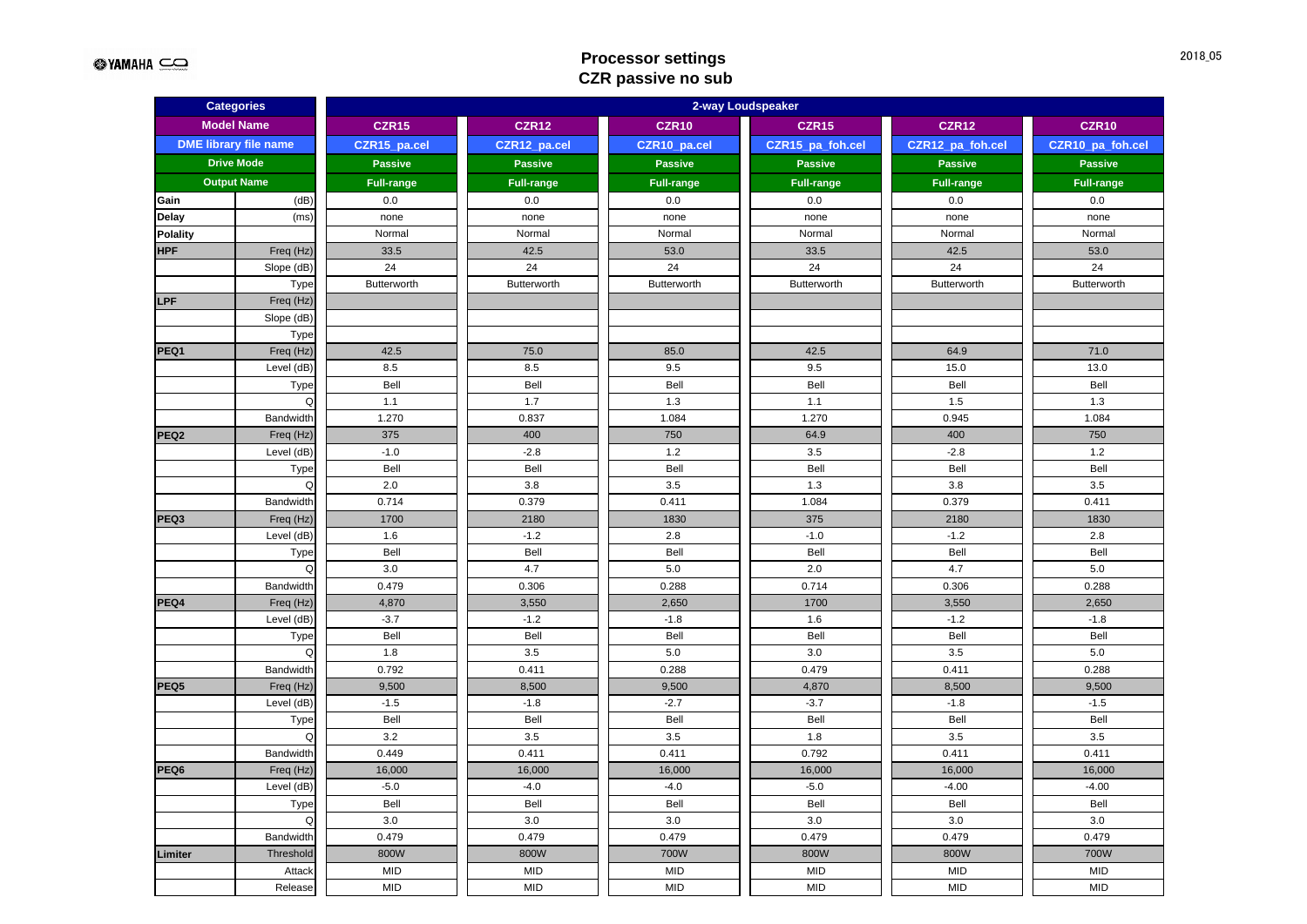# **Processor settings CZR passive with sub**

| <b>Categories</b> |                              | 2-way Loudspeaker |                    |                    |  |  |  |  |
|-------------------|------------------------------|-------------------|--------------------|--------------------|--|--|--|--|
|                   | <b>Model Name</b>            | <b>CZR15</b>      | <b>CZR12</b>       | <b>CZR10</b>       |  |  |  |  |
|                   | <b>DME library file name</b> | CZR15_pa_sub.cel  | CZR12_pa_sub.cel   | CZR10_pa_sub.cel   |  |  |  |  |
|                   | <b>Drive Mode</b>            | <b>Passive</b>    | <b>Passive</b>     | <b>Passive</b>     |  |  |  |  |
|                   | <b>Output Name</b>           | <b>Full-range</b> | <b>Full-range</b>  | <b>Full-range</b>  |  |  |  |  |
| Gain              | (dB)                         | 0.0               | 0.0                | 0.0                |  |  |  |  |
| Delay             | (ms)                         | none              | none               | none               |  |  |  |  |
| <b>Polality</b>   |                              | Normal            | Normal             | Normal             |  |  |  |  |
| <b>HPF</b>        | Freq (Hz)                    | 80.0              | 100.0              | 122.0              |  |  |  |  |
|                   | Slope (dB)                   | 24                | 24                 | 24                 |  |  |  |  |
|                   | Type                         | Butterworth       | <b>Butterworth</b> | <b>Butterworth</b> |  |  |  |  |
| LPF               | Freq (Hz)                    |                   |                    |                    |  |  |  |  |
|                   | Slope (dB)                   |                   |                    |                    |  |  |  |  |
|                   | Type                         |                   |                    |                    |  |  |  |  |
| PEQ1              | Freq (Hz)                    | 42.5              | 75.0               | 85.0               |  |  |  |  |
|                   | Level (dB)                   | 8.5               | 8.5                | 9.5                |  |  |  |  |
|                   | Type                         | Bell              | Bell               | Bell               |  |  |  |  |
|                   | Q                            | 1.1               | 1.7                | 1.3                |  |  |  |  |
|                   | <b>Bandwidth</b>             | 1.270             | 0.837              | 1.084              |  |  |  |  |
| PEQ <sub>2</sub>  | Freq (Hz)                    | 375               | 400                | 750                |  |  |  |  |
|                   | Level (dB)                   | $-1.0$            | $-2.8$             | 1.2                |  |  |  |  |
|                   | Type                         | Bell              | Bell               | Bell               |  |  |  |  |
|                   | Q                            | 2.0               | 3.8                | 3.5                |  |  |  |  |
|                   | <b>Bandwidth</b>             | 0.714             | 0.379              | 0.411              |  |  |  |  |
| PEQ3              | Freq (Hz)                    | 1700              | 2180               | 1830               |  |  |  |  |
|                   | Level (dB)                   | 1.6               | $-1.2$             | 2.8                |  |  |  |  |
|                   | Type                         | Bell              | Bell               | Bell               |  |  |  |  |
|                   | Q                            | 3.0               | 4.7                | 5.0                |  |  |  |  |
|                   | Bandwidth                    | 0.479             | 0.306              | 0.288              |  |  |  |  |
| PEQ4              | Freq (Hz)                    | 4,870             | 3,550              | 2,650              |  |  |  |  |
|                   | Level (dB)                   | $-3.7$            | $-1.2$             | $-1.8$             |  |  |  |  |
|                   | Type                         | Bell              | Bell               | Bell               |  |  |  |  |
|                   | Q                            | 1.8               | 3.5                | 5.0                |  |  |  |  |
|                   | Bandwidth                    | 0.792             | 0.411              | 0.288              |  |  |  |  |
| PEQ5              | Freq (Hz)                    | 9,500             | 8,500              | 9,500              |  |  |  |  |
|                   | Level (dB)                   | $-1.5$            | $-1.8$             | $-2.7$             |  |  |  |  |
|                   | Type                         | Bell              | Bell               | Bell               |  |  |  |  |
|                   | Q                            | 3.2               | 3.5                | 3.5                |  |  |  |  |
|                   | <b>Bandwidth</b>             | 0.449             | 0.411              | 0.411              |  |  |  |  |
| PEQ6              | Freq (Hz)                    | 16,000            | 16,000             | 16,000             |  |  |  |  |
|                   | Level (dB)                   | $-5.0$            | $-4.0$             | $-4.0$             |  |  |  |  |
|                   | Type                         | Bell              | Bell               | Bell               |  |  |  |  |
|                   | Q                            | 3.0               | 3.0                | 3.0                |  |  |  |  |
|                   | Bandwidth                    | 0.479             | 0.479              | 0.479              |  |  |  |  |
| Limiter           | Threshold                    | 800W              | 800W               | 700W               |  |  |  |  |
|                   | Attack                       | <b>MID</b>        | <b>MID</b>         | <b>MID</b>         |  |  |  |  |
|                   | Release                      | <b>MID</b>        | <b>MID</b>         | <b>MID</b>         |  |  |  |  |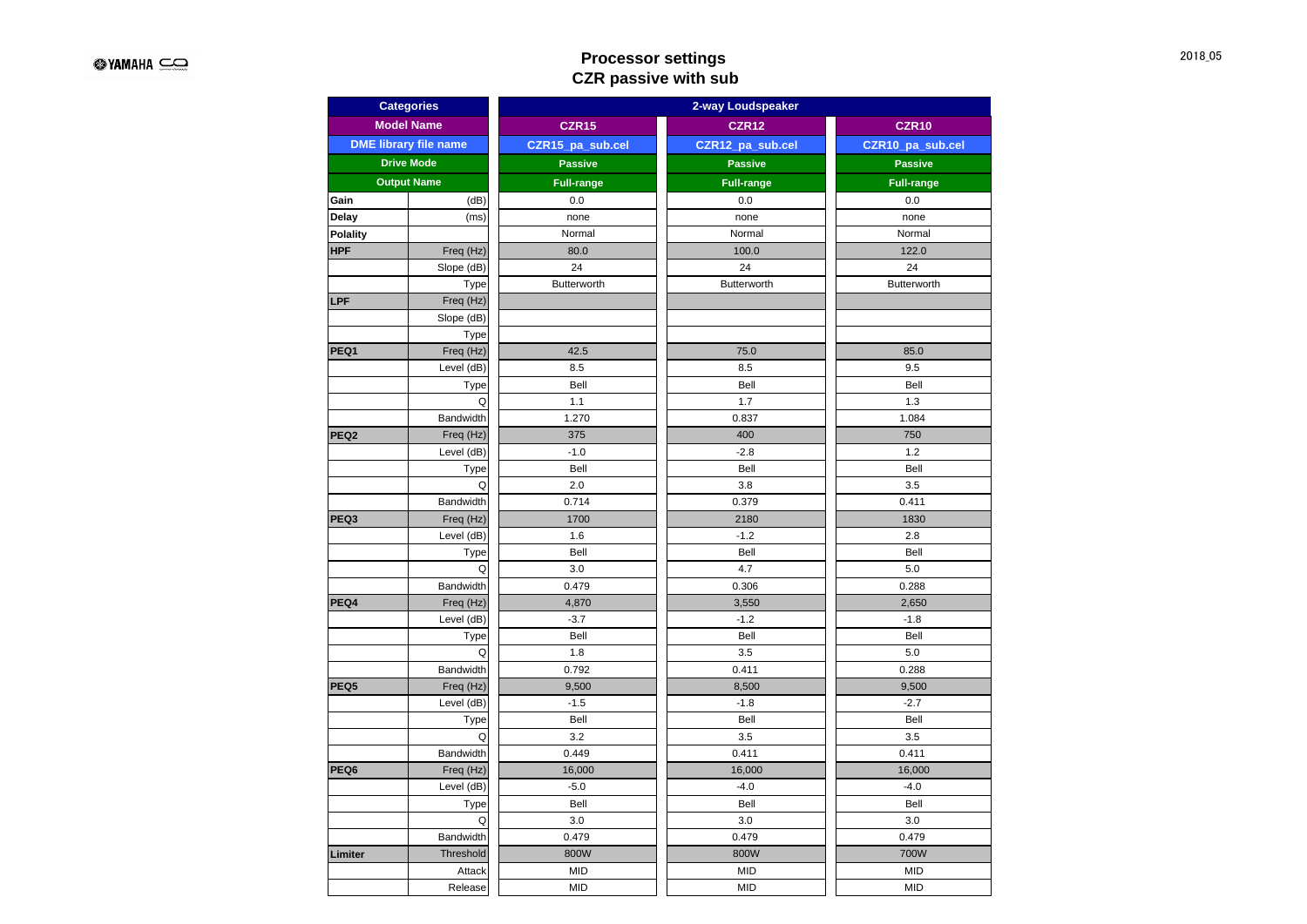## **Processor settings CZR Floor Monitor**

|                  | <b>Categories</b>            | 2-way Loudspeaker |                   |                   |  |  |  |
|------------------|------------------------------|-------------------|-------------------|-------------------|--|--|--|
|                  | <b>Model Name</b>            | <b>CZR15</b>      | <b>CZR12</b>      | <b>CZR10</b>      |  |  |  |
|                  | <b>DME library file name</b> | CZR15_pa_moni.cel | CZR12_pa_moni.cel | CZR10_pa_moni.cel |  |  |  |
|                  | <b>Drive Mode</b>            | <b>Passive</b>    | <b>Passive</b>    | <b>Passive</b>    |  |  |  |
|                  | <b>Output Name</b>           | <b>Full-range</b> | <b>Full-range</b> | <b>Full-range</b> |  |  |  |
| Gain             | (dB)                         | 0.0               | 0.0               | 0.0               |  |  |  |
| Delay            | (ms)                         | none              | none              | none              |  |  |  |
| <b>Polality</b>  |                              | Normal            | Normal            | Normal            |  |  |  |
| <b>HPF</b>       | Freq (Hz)                    | 47.5              | 57.9              | 64.9              |  |  |  |
|                  | Slope (dB)                   | 24                | 24                | 24                |  |  |  |
|                  | Type                         | Butterworth       | Butterworth       | Butterworth       |  |  |  |
| LPF              | Freq (Hz)                    |                   |                   |                   |  |  |  |
|                  | Slope (dB)                   |                   |                   |                   |  |  |  |
|                  | Type                         |                   |                   |                   |  |  |  |
| PEQ1             | Freq (Hz)                    | 42.5              | 91.7              | 80.0              |  |  |  |
|                  | Level (dB)                   | 6.0               | 5.4               | 9.0               |  |  |  |
|                  | Type                         | Bell              | Bell              | Bell              |  |  |  |
|                  | Q                            | 1.1               | 1.0               | 1.3               |  |  |  |
|                  | Bandwidth                    | 1.270             | 1.388             | 1.084             |  |  |  |
| PEQ <sub>2</sub> | Freq (Hz)                    | 218               | 244               | 236               |  |  |  |
|                  | Level (dB)                   | 3.5               | 2.0               | 4.0               |  |  |  |
|                  | Type                         | Bell              | Bell              | Bell              |  |  |  |
|                  | Q                            | 2.0               | 3.3               | 3.0               |  |  |  |
|                  | Bandwidth                    | 0.714             | 0.436             | 0.479             |  |  |  |
| PEQ3             | Freq (Hz)                    | 516               | 434               | 1900              |  |  |  |
|                  | Level (dB)                   | $-1.3$            | $-1.7$            | 2.6               |  |  |  |
|                  | Type                         | Bell              | Bell              | Bell              |  |  |  |
|                  | Q                            | 1.5               | 2.1               | 4.5               |  |  |  |
|                  | Bandwidth                    | 0.945             | 0.681             | 0.320             |  |  |  |
| PEQ4             | Freq (Hz)                    | 2,500             | 1,830             | 3,870             |  |  |  |
|                  | Level (dB)                   | 3.0               | $-1.5$            | 3.0               |  |  |  |
|                  | Type                         | Bell              | Bell              | Bell              |  |  |  |
|                  | Q                            | 2.5               | 4.2               | 4.2               |  |  |  |
|                  | Bandwidth                    | 0.573             | 0.343             | 0.343             |  |  |  |
| PEQ5             | Freq (Hz)                    | 5,790             | 2,900             | 9,000             |  |  |  |
|                  | Level (dB)                   | $-3.0$            | 3.9               | $-3.0$            |  |  |  |
|                  | Type                         | Bell              | Bell              | Bell              |  |  |  |
|                  | Q                            | 1.2               | 5.0               | 2.7               |  |  |  |
|                  | Bandwidth                    | 1.170             | 0.288             | 0.531             |  |  |  |
| PEQ6             | Freq (Hz)                    | 13,700            | 13,000            | 14,500            |  |  |  |
|                  | Level (dB)                   | $-6.5$            | $-4.8$            | $-3.5$            |  |  |  |
|                  | Type                         | Bell              | Bell              | Bell              |  |  |  |
|                  | Q                            | 1.5               | 1.25              | 1.7               |  |  |  |
|                  | Bandwidth                    | 0.945             | 1.125             | 0.837             |  |  |  |
| Limiter          | Threshold                    | 800W              | 800W              | 700W              |  |  |  |
|                  | Attack                       | <b>MID</b>        | <b>MID</b>        | <b>MID</b>        |  |  |  |
|                  | Release                      | <b>MID</b>        | <b>MID</b>        | <b>MID</b>        |  |  |  |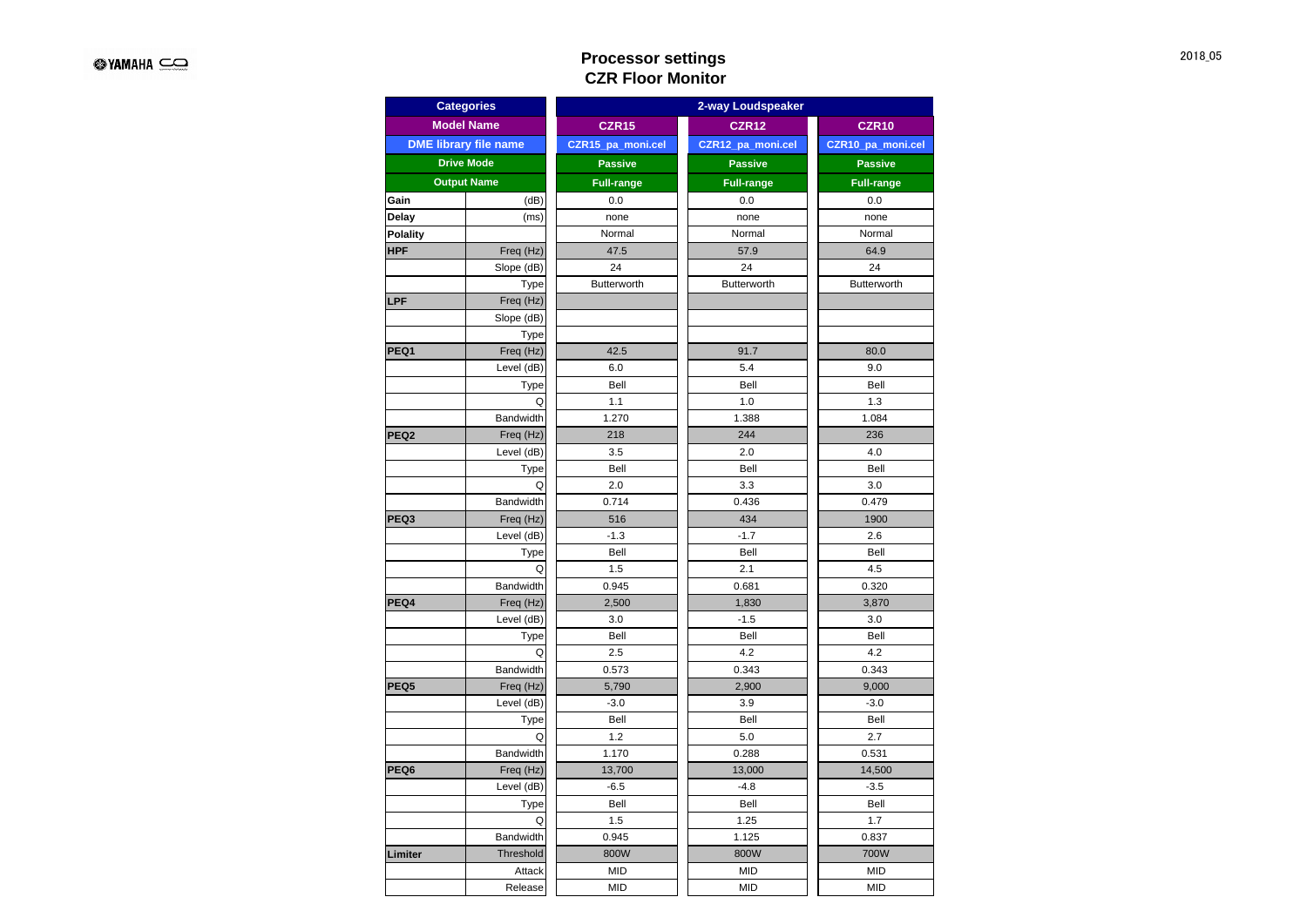### **Processor settings CXS18XLF**

| <b>Categories</b> |                              | <b>Subwoofer</b> |                         |                 |                                                                                                                                       |                    |                          |  |  |
|-------------------|------------------------------|------------------|-------------------------|-----------------|---------------------------------------------------------------------------------------------------------------------------------------|--------------------|--------------------------|--|--|
|                   | <b>Model Name</b>            | <b>CXS18XLF</b>  | <b>CXS18XLF</b>         | <b>CXS18XLF</b> | <b>CXS18XLF</b>                                                                                                                       | <b>CXS18XLF</b>    | <b>CXS18XLF</b>          |  |  |
|                   | <b>DME</b> library file name | CXS18X.cel       | <b>CXS18X</b> boost.cel | CXS18X_XTD.cel  | CXS18X w CZR15.cel                                                                                                                    | CXS18X w CZR12.cel | <b>CXS18X Cardio.cel</b> |  |  |
|                   | <b>Drive Mode</b>            | $\omega$         | $\omega$                | $\omega$        |                                                                                                                                       | $\omega$           |                          |  |  |
|                   | <b>Output Name</b>           | <b>Sub</b>       | Sub                     | <b>Sub</b>      | Sub                                                                                                                                   | <b>Sub</b>         | Sub                      |  |  |
|                   |                              |                  |                         |                 |                                                                                                                                       |                    |                          |  |  |
| Gain              | NOTE:                        |                  |                         |                 | Gain structure will change depending on configuration. Typically the subwoofers are 3dB ~ 9dB louder than main speakers acoustically. |                    |                          |  |  |
|                   | (dB)                         | 0.0              | 0.0                     | 0.0             | 0.0                                                                                                                                   | 0.0                | $-4.0$                   |  |  |
| <b>Delay</b>      | (ms)                         | none             | none                    | none            | 2.40                                                                                                                                  | 2.00               | 3.90                     |  |  |
| <b>Polality</b>   |                              | Normal           | Normal                  | Normal          | Normal                                                                                                                                | Normal             | Inverted                 |  |  |
| <b>HPF</b>        | Freq (Hz)                    | 25.0             | 25.0                    | 25.0            | 25.0                                                                                                                                  | 25.0               | 25.0                     |  |  |
|                   | Slope (dB)                   | 24               | 24                      | 24              | 24                                                                                                                                    | 24                 | 24                       |  |  |
|                   | Shape                        | Butterworth      | Butterworth             | Butterworth     | Butterworth                                                                                                                           | Butterworth        | Butterworth              |  |  |
| LPF               | Freq (Hz)                    | 122              | 122                     | 122             | 80                                                                                                                                    | 100                | 122                      |  |  |
|                   | Slope (dB)                   | 24               | 24                      | 24              | 24                                                                                                                                    | 24                 | 24                       |  |  |
|                   | Shape                        | Butterworth      | Butterworth             | Butterworth     | Butterworth                                                                                                                           | Butterworth        | Butterworth              |  |  |
| PEQ1              | Freq (Hz)                    | 40.0             | 40.0                    | 30.0            | 40.0                                                                                                                                  | 40.0               | 40.0                     |  |  |
|                   | Level (dB)                   | 5.0              | 5.0                     | 7.0             | 5.0                                                                                                                                   | 5.0                | 5.0                      |  |  |
|                   | Type                         | Bell             | Bell                    | Bell            | Bell                                                                                                                                  | Bell               | Bell                     |  |  |
|                   | Q                            | 2.0              | 2.0                     | 2.5             | 2.0                                                                                                                                   | 2.0                | 2.0                      |  |  |
|                   | Bandwidth                    | 0.714            | 0.714                   | 0.573           | 0.714                                                                                                                                 | 0.714              | 0.714                    |  |  |
| PEQ <sub>2</sub>  | Freq (Hz)                    | 54.6             | 54.6                    | 40.0            | 54.6                                                                                                                                  | 54.6               | 54.6                     |  |  |
|                   | Level (dB)                   | 0.5              | 5.5                     | 5.0             | 0.5                                                                                                                                   | 0.5                | 0.5                      |  |  |
|                   | Type                         | Bell             | Bell                    | Bell            | Bell                                                                                                                                  | Bell               | Bell                     |  |  |
|                   | Q                            | 3.0              | 3.5                     | 2.0             | 3.0                                                                                                                                   | 3.0                | 3.0                      |  |  |
|                   | Bandwidth                    | 0.479            | 0.411                   | 0.714           | 0.479                                                                                                                                 | 0.479              | 0.479                    |  |  |
| PEQ3              | Freq (Hz)                    | $71$             | $71$                    | 54.6            | 71                                                                                                                                    | $71$               | 71                       |  |  |
|                   | Level (dB)                   | 3.0              | 3.0                     | 0.5             | 3.0                                                                                                                                   | 3.0                | 3.0                      |  |  |
|                   | Type                         | Bell             | Bell                    | Bell            | Bell                                                                                                                                  | Bell               | Bell                     |  |  |
|                   | Q                            | 1.5              | 1.5                     | 3.0             | 1.5                                                                                                                                   | 1.5                | 1.5                      |  |  |
|                   | Bandwidth                    | 0.945            | 0.945                   | 0.479           | 0.945                                                                                                                                 | 0.945              | 0.945                    |  |  |
| PEQ4              | Freq (Hz)                    |                  |                         | 71              |                                                                                                                                       |                    |                          |  |  |
|                   | Level (dB)                   |                  |                         | 3.0             |                                                                                                                                       |                    |                          |  |  |
|                   | Type                         |                  |                         | Bell            |                                                                                                                                       |                    |                          |  |  |
|                   | Q                            |                  |                         | 1.5             |                                                                                                                                       |                    |                          |  |  |
|                   | Bandwidth                    |                  |                         | 0.945           |                                                                                                                                       |                    |                          |  |  |
| PEQ5              | Freq (Hz)                    |                  |                         |                 |                                                                                                                                       |                    |                          |  |  |
|                   | Level (dB)                   |                  |                         |                 |                                                                                                                                       |                    |                          |  |  |
|                   | Type                         |                  |                         |                 |                                                                                                                                       |                    |                          |  |  |
|                   | Q                            |                  |                         |                 |                                                                                                                                       |                    |                          |  |  |
|                   | Bandwidth                    |                  |                         |                 |                                                                                                                                       |                    |                          |  |  |
| PEQ6              | Freq (Hz)                    |                  |                         |                 |                                                                                                                                       |                    |                          |  |  |
|                   | Level (dB)                   |                  |                         |                 |                                                                                                                                       |                    |                          |  |  |
|                   | Type                         |                  |                         |                 |                                                                                                                                       |                    |                          |  |  |
|                   | Q                            |                  |                         |                 |                                                                                                                                       |                    |                          |  |  |
|                   | Bandwidth                    |                  |                         |                 |                                                                                                                                       |                    |                          |  |  |
| Limiter           | Threshold                    | 1000W            | 1000W                   | 1000W           | 1000W                                                                                                                                 | 1000W              | 1000W                    |  |  |
|                   | Attack                       | <b>MID</b>       | <b>MID</b>              | <b>MID</b>      | <b>MID</b>                                                                                                                            | <b>MID</b>         | <b>MID</b>               |  |  |
|                   | Release                      | <b>MID</b>       | <b>MID</b>              | <b>MID</b>      | <b>MID</b>                                                                                                                            | <b>MID</b>         | <b>MID</b>               |  |  |